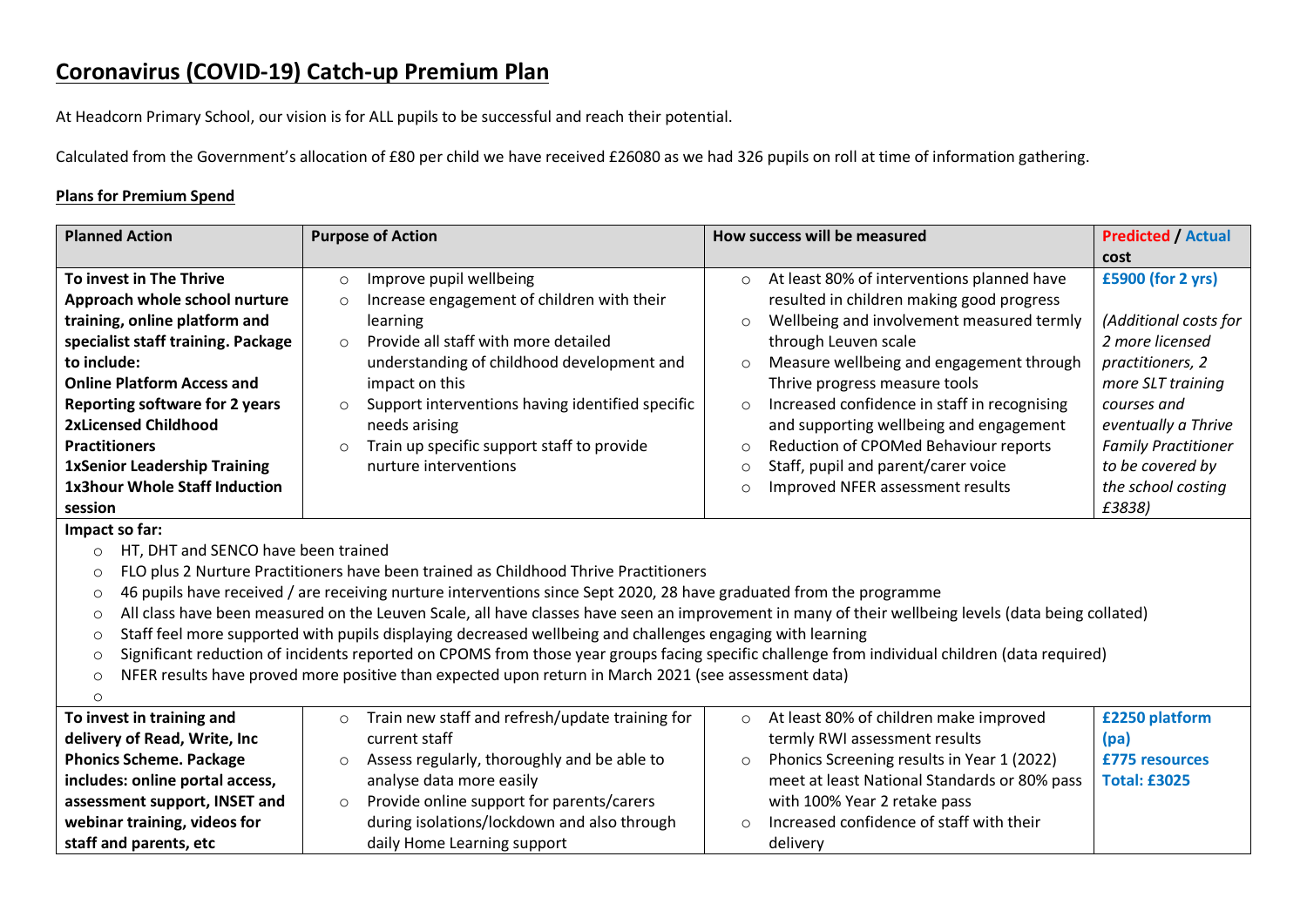| To update and increase RWI     | Improve and increase RWI resourcing<br>$\circ$                                                                                        | Improved quality of teaching and learning<br>$\circ$      |                     |
|--------------------------------|---------------------------------------------------------------------------------------------------------------------------------------|-----------------------------------------------------------|---------------------|
| resourcing                     | Increased support given to parents/carers<br>$\circ$                                                                                  | through lesson observation                                |                     |
|                                |                                                                                                                                       | Discussions with staff regarding confidence in<br>$\circ$ |                     |
|                                |                                                                                                                                       | and delivery of scheme                                    |                     |
|                                |                                                                                                                                       | Pupil and parent/carer voice<br>$\circ$                   |                     |
|                                |                                                                                                                                       |                                                           |                     |
| Impact so far:                 |                                                                                                                                       |                                                           |                     |
| $\circ$                        | RWI assessments have shown incremental progress over time                                                                             |                                                           |                     |
| $\circ$                        | New TAs leading groups feel more confident and delivery is improving as able to access training as needed                             |                                                           |                     |
| $\circ$                        | TAs who have lead groups for a while feel more confident and refreshed by training updates available on the platform                  |                                                           |                     |
| $\circ$                        | RWI group observations show an improvement in quality of delivery with staff more confident in delivery and children more engaged     |                                                           |                     |
| $\circ$                        |                                                                                                                                       |                                                           |                     |
| To support Year 1 teaching and | Support Year 1 transition back after Term 3<br>$\circ$                                                                                | At least 80% of children make improved<br>$\circ$         | £7875               |
| learning and provide booster   | lockdown                                                                                                                              | progress in phonics, reading, writing and                 | (UPS2 teacher       |
| sessions, small group and 1:1  | Provide experienced leadership to staff in Year<br>$\circ$                                                                            | maths                                                     | includes on-costs)  |
| support through employing an   | 1 Team to improve teaching provision, gap                                                                                             | Staff feedback regarding support and<br>$\circ$           |                     |
| additional teacher for 2 days  | identification, quality of delivery                                                                                                   | increased confidence                                      |                     |
| per week                       | Provide opportunity for focussed support of<br>$\circ$                                                                                | Pupil voice regarding return and wellbeing<br>$\circ$     |                     |
|                                | pupils needs in Phonics, Reading, writing and                                                                                         | Increased level of engagement in learning<br>$\circ$      |                     |
|                                | Maths                                                                                                                                 |                                                           |                     |
| Impact so far:                 |                                                                                                                                       |                                                           |                     |
| $\circ$                        | Year 1 pupils transitioned well back into school daily life, engaging positively with their learning                                  |                                                           |                     |
| $\circ$                        | Year 1 teachers appreciate support of an experienced KS1 teacher, meeting regularly and planning together                             |                                                           |                     |
| $\circ$                        | Focussed support given to key individual and groups of pupils according to RWI assessments and level of engagement through lockdown   |                                                           |                     |
| $\circ$                        |                                                                                                                                       |                                                           |                     |
| To support Year 2 teaching and | Support Year 2 transition from Year 1<br>$\circ$                                                                                      | At least 80% of children make improved<br>$\circ$         | £6000 approx        |
| learning and provide booster   | Provide experienced teaching staff in Year 2<br>$\circ$                                                                               | progress in phonics, reading, writing and                 | for a 6 week period |
| sessions, small group and 1:1  | Team to improve teaching provision, gap                                                                                               | maths                                                     | (MPS4 teacher       |
| support through employing an   | identification, quality of intervention                                                                                               | Staff feedback regarding support and<br>$\circ$           | including on-costs) |
| additional teacher 5 days per  | Provide opportunity for focussed support of<br>$\circ$                                                                                | increased confidence                                      |                     |
| week                           | pupils needs in Phonics, Reading, writing and                                                                                         | Pupil voice regarding return and wellbeing<br>$\circ$     |                     |
|                                | Maths                                                                                                                                 | Increased level of engagement in learning<br>$\circ$      |                     |
| Impact so far:                 |                                                                                                                                       |                                                           |                     |
| $\circ$                        | Year 2 pupils transitioned well into school daily life in Year 2, engaging positively with their learning                             |                                                           |                     |
| $\circ$                        | Year 2 teachers appreciate support of an experienced teacher providing focussed intervention, meeting regularly and planning together |                                                           |                     |

- o Focussed support given to key individual and groups of pupils according to RWI, reading, writing and maths assessments
- o Experienced teacher cover for PPA as opposed to HLTA
- o Tutoring for 1:1 pupils in need of more significant gap filling and catch up due to ability and/or lack of engagement over periods of lockdown